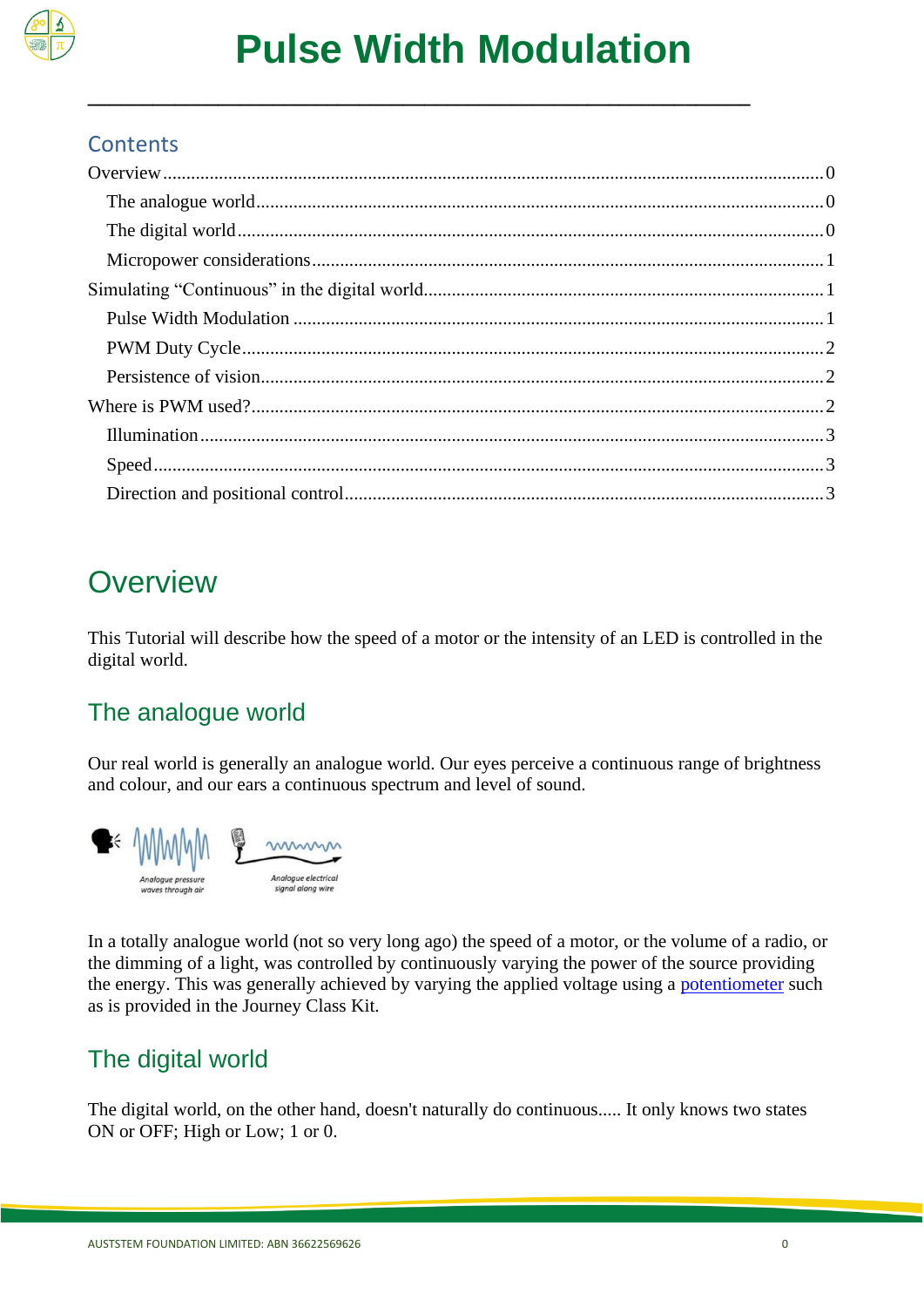

# **Pulse Width Modulation**

This can be demonstrated by running the [Analogue app o](http://kookaberry.auststem.com.au/app/analogue/)n the Kookaberry with a potentiometer as an input and a motor or a LED as the output. When the input voltage reaches a threshold level, it triggers an output signal that turns on the LED or a motor.

**\_\_\_\_\_\_\_\_\_\_\_\_\_\_\_\_\_\_\_\_\_\_\_\_\_\_\_\_\_\_\_\_\_\_\_\_\_\_\_\_\_\_\_\_\_\_\_\_\_\_\_\_\_\_\_\_\_\_\_\_\_**



The potentiometer is an analogue input device which adjusts the voltage at the input connector  $(P4)$  between Vcc  $(3.3v)$  and Ground (0v). The Kookaberry can recognise analogue signals on P4 and converts it to a digital signal by sampling and measuring the instantaneous level at high speed. The circuit that does this is called an Analogue-to-Digital Converter (ADC).

### <span id="page-1-0"></span>Micropower considerations

Microcontrollers work at a fixed DC voltage (Vcc) depending upon the design of their integrated circuits. The IC's in the Kookaberry use a Vcc supply voltage of 3.3 volts. Vcc is also the voltage used to provide power over two wires (Vcc and Ground) to peripherals and cannot be varied.

The current drawn by a peripheral connected to a microcontroller is also a constant determined by Ohm's Law (Volts=Current x Resistance).

Dimming a LED, or controlling the speed of a DC motor like the DC Fan supplied in the Class Kit, requires that the power (Volts x Amps) being provided from the Kookaberry is reduced.

*How is it possible to reduce power to a peripheral when neither the voltage (Vcc) or the current can be varied?*

# <span id="page-1-1"></span>Simulating "Continuous" in the digital world

### <span id="page-1-2"></span>Pulse Width Modulation

If the power feeding a peripheral such as a LED or motor is switched (pulsed) rapidly ON and OFF by a digital signal – with the width of the OFF time greater than the width of the ON time – the average power to the peripheral will be less than maximum, and the power will be proportional to the width of the ON time.

This process is called **Pulse Width Modulation** or, more generally, **PWM**

This can be demonstrated by running the [Dimmer app](http://kookaberry.auststem.com.au/app/dimmer/) on the Kookaberry with a [potentiometer](http://kookaberry.auststem.com.au/peripheral/rotation-potentiometer/) as an analogue input and a [LED](http://kookaberry.auststem.com.au/peripheral/led/) as a digital output. If [the DC Fan \(](http://kookaberry.auststem.com.au/peripheral/gravity-dc-fan-module/)a motor) is used instead of the LED, then the same PWM process will vary its speed.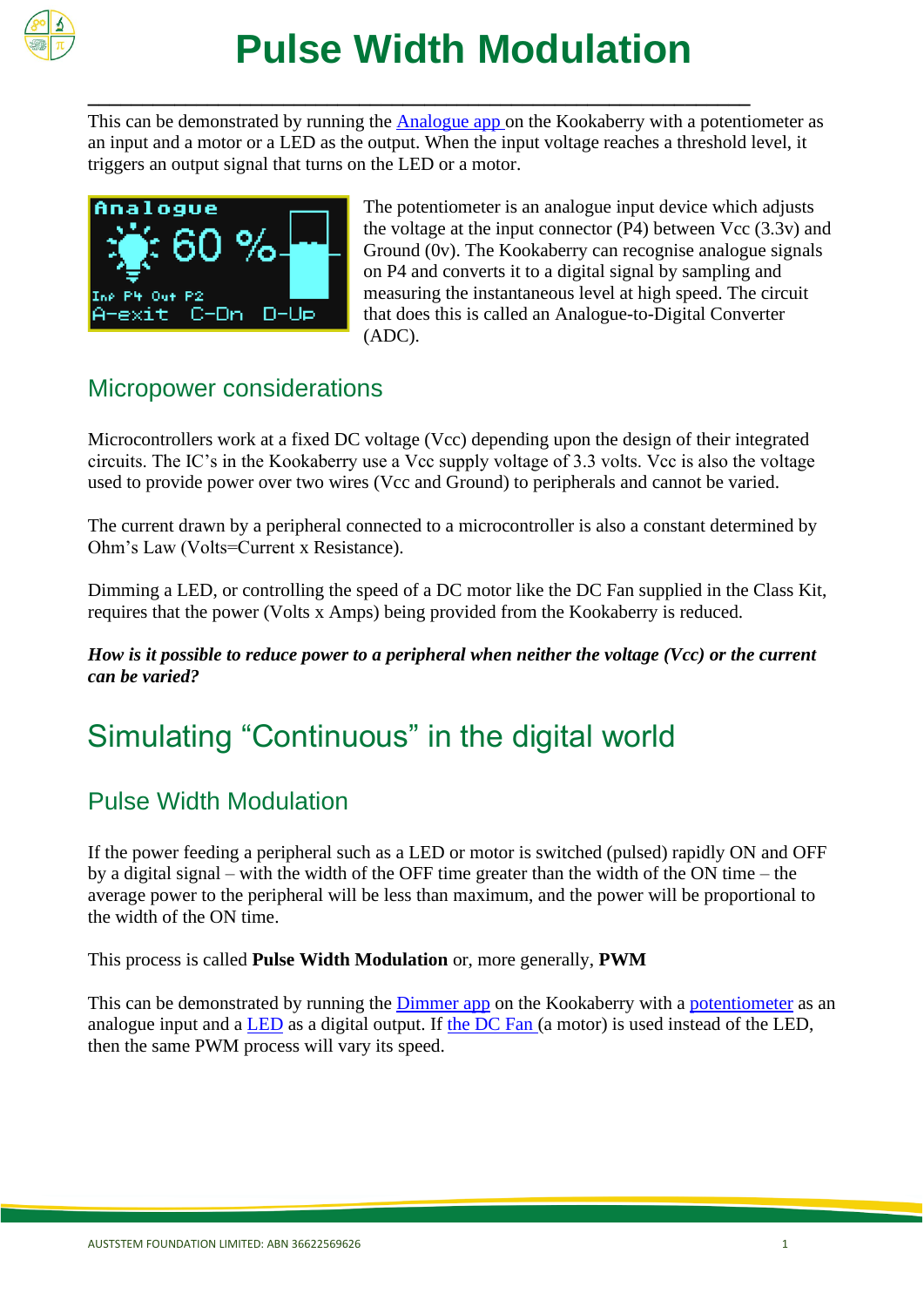

# **Pulse Width Modulation**



## <span id="page-2-0"></span>PWM Duty Cycle

The percentage of time that a digital signal is ON over an interval or period of time is called the Duty Cycle. This period is the inverse of the frequency of the waveform.

If a digital signal spends half of the time on and the other half off, we would say the digital signal has a duty cycle of 50% and resembles an ideal square wave. In this case the intensity of the LED would be half its maximum value.



If the percentage is higher than 50%, the digital signal spends more time in the ON state than the OFF state and vice versa if the duty cycle is less than 50%. Here is a graph that illustrates these three scenarios. These are also the scenarios shown in the screen shots above.

#### <span id="page-2-1"></span>Persistence of vision

When PWM is used to dim lights, the frequency of the waveform should be greater than 50Hz so that the eye's persistence of vision makes it seem that is ON all the time and does not flicker.

This can be demonstrated in the [Dimmer app](http://kookaberry.auststem.com.au/app/dimmer/) by reducing the frequency of the PWM waveform by pressing Button B. The frequency can be varied in steps from 16Hz to 100Hz.



# <span id="page-2-2"></span>Where is PWM used?

In our increasingly digital world PWM is becoming the predominant process for varying illumination level; speed; and direction and positional control.